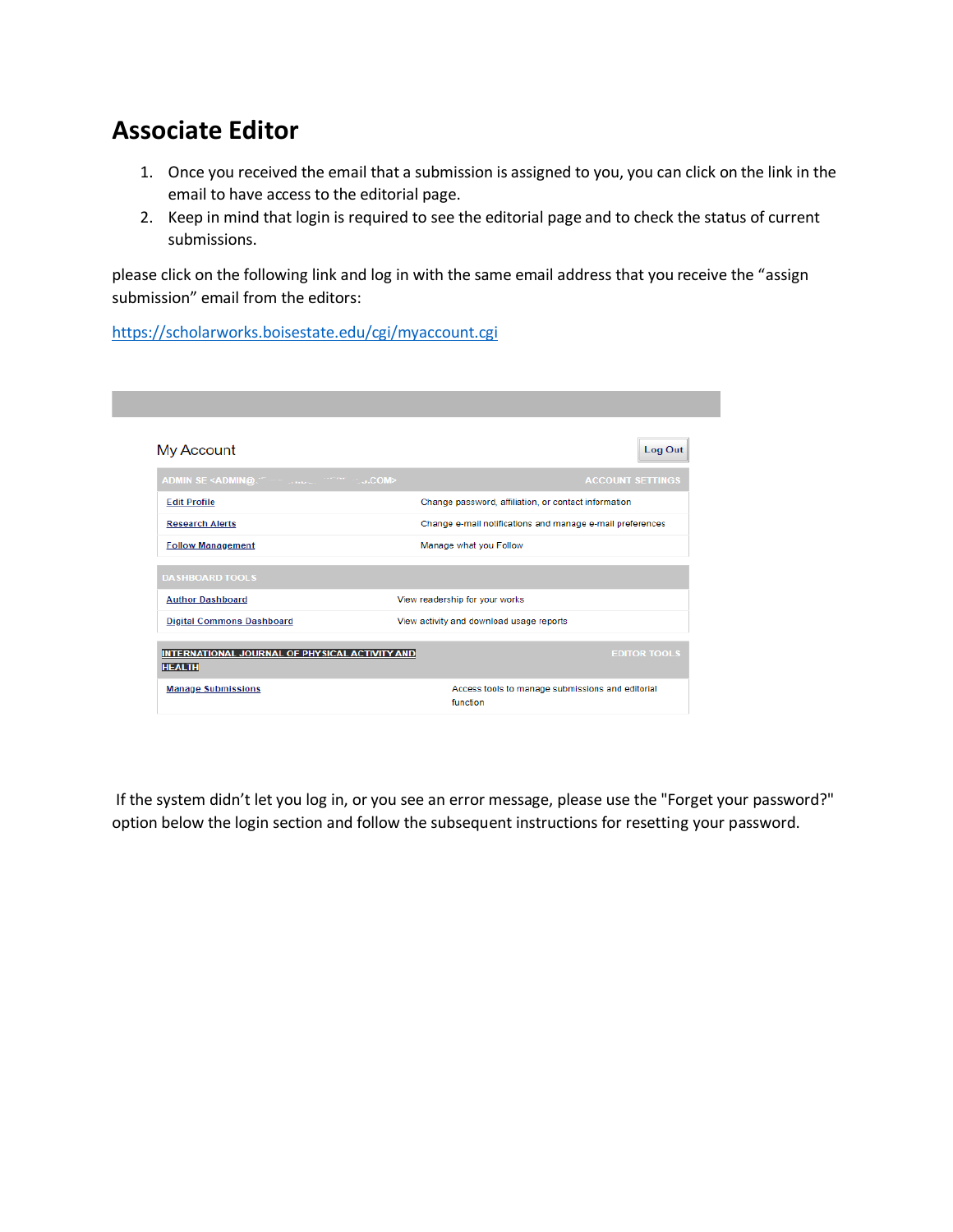# Scholar Works

| Login                                                                                                        | Create new account                                                                  |
|--------------------------------------------------------------------------------------------------------------|-------------------------------------------------------------------------------------|
| <b>Email address:</b>                                                                                        | You will need to create an account to complete your<br>request. It's fast and free. |
| Password:                                                                                                    | Sign up                                                                             |
| Remember me<br>Login<br>Forget your password?<br>New Email Address? Please log in and choose Edit Profile on |                                                                                     |
| your My Account page to update your contact information or<br>customize your password.                       |                                                                                     |

3. After you logged in, you are able to see the "Manage Submission" link on your "My Account" page

At this point, you can click on "Manage Submission" link to get to the editorial page, or you can click on the submission link on the "assign submission" email that was sent to you by the journal editors.

| My Account                                                      | Log Out                                                      |
|-----------------------------------------------------------------|--------------------------------------------------------------|
|                                                                 | <b>ACCOUNT SETTINGS</b>                                      |
| <b>Edit Profile</b>                                             | Change password, affiliation, or contact information         |
| <b>Research Alerts</b>                                          | Change e-mail notifications and manage e-mail preferences    |
| <b>Follow Management</b>                                        | Manage what you Follow                                       |
| <b>DASHBOARD TOOLS</b>                                          |                                                              |
| <b>Author Dashboard</b>                                         | View readership for your works                               |
| <b>Digital Commons Dashboard</b>                                | View activity and download usage reports                     |
| INTERNATIONAL JOURNAL OF PHYSICAL ACTIVITY AND<br><b>HEALTH</b> | <b>EDITOR TOOLS</b>                                          |
| <b>Manage Submissions</b>                                       | Access tools to manage submissions and editorial<br>function |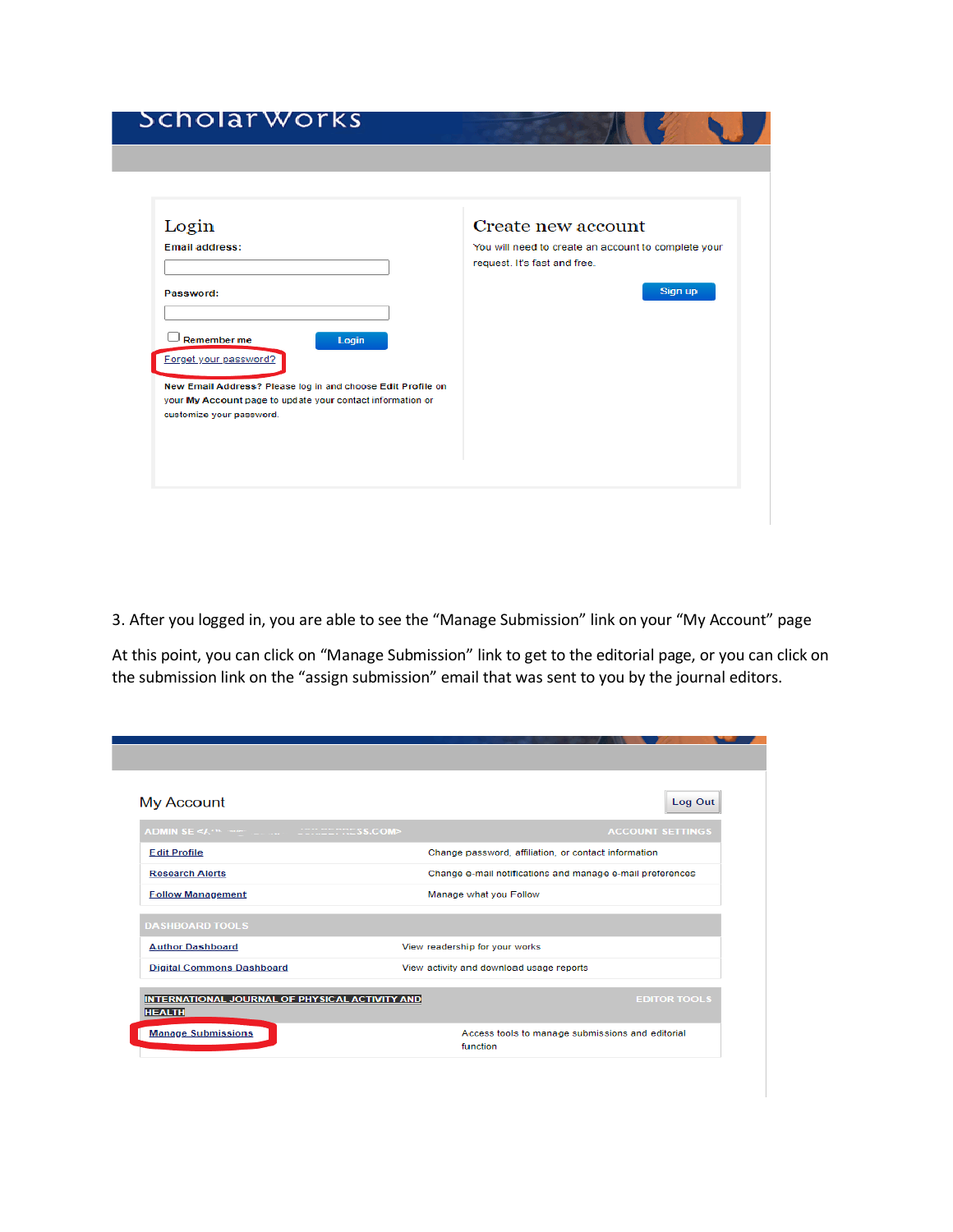3. At the "Manage Submission" page, you are able to see the list of the submissions. Click on the "Title" of the submission to get to the "Submission Detail" Page.

| <b>B</b> bepress <sup>-</sup>                                          | International Journal of Physical Activity and Health                                                                                                                                                                                                                                         |  |  |  |  |  |  |  |  |  |  |
|------------------------------------------------------------------------|-----------------------------------------------------------------------------------------------------------------------------------------------------------------------------------------------------------------------------------------------------------------------------------------------|--|--|--|--|--|--|--|--|--|--|
|                                                                        | <b>My Account</b><br><b>Manage Submissions</b>                                                                                                                                                                                                                                                |  |  |  |  |  |  |  |  |  |  |
| <b>My Submissions</b><br><b>Transcoding status</b>                     | $\mathbf{O}$<br>Show these submissions:                                                                                                                                                                                                                                                       |  |  |  |  |  |  |  |  |  |  |
| <b>Reviewer List</b>                                                   | State:<br>Not yet published<br>show all submissions<br>$\checkmark$<br>$\checkmark$                                                                                                                                                                                                           |  |  |  |  |  |  |  |  |  |  |
| Close issue<br>Preview ir_journal                                      | $\mathbf{v}$ is<br><b>Last Name</b><br>$\checkmark$                                                                                                                                                                                                                                           |  |  |  |  |  |  |  |  |  |  |
| Update ir_journal<br>Go to ir journal                                  | Search                                                                                                                                                                                                                                                                                        |  |  |  |  |  |  |  |  |  |  |
| Preferences                                                            |                                                                                                                                                                                                                                                                                               |  |  |  |  |  |  |  |  |  |  |
| Log out<br><b>Editor report</b>                                        |                                                                                                                                                                                                                                                                                               |  |  |  |  |  |  |  |  |  |  |
| $\Psi$ <sub>ID</sub><br>Author<br><b>Zunion McCollisioners</b><br>1010 | <b>Last Event</b><br><b>Date of Last Event</b><br><b>Waiting for Editor</b><br><b>Locked by Editor</b><br><b>Initial Decision</b><br>Title.<br>Type<br>Editor<br>Center Specific Multipling Ctrain<br>due Mon Mar 14 2022<br><b>Editor assigned</b><br>Fri Feb 4 2022<br>Article<br>Garn<br>٠ |  |  |  |  |  |  |  |  |  |  |
| @ 2022 The Berkeley Electronic Press                                   |                                                                                                                                                                                                                                                                                               |  |  |  |  |  |  |  |  |  |  |

4. While you are at the "Submission Detail" page, click on the Reviewers link in the sidebar. The reviewers section will be where the entire review process takes place for editors.

|                                                                                  | <b>Manage Submissions</b>                                                                                                                                                                       | <b>My Account</b>                                                                                                             |                                                                                                  |  |  |  |  |  |  |  |  |
|----------------------------------------------------------------------------------|-------------------------------------------------------------------------------------------------------------------------------------------------------------------------------------------------|-------------------------------------------------------------------------------------------------------------------------------|--------------------------------------------------------------------------------------------------|--|--|--|--|--|--|--|--|
| <b>My Submissions</b><br><b>Submission details</b><br><b>Preview Submission</b>  | <b>Title: Test 2</b><br><b>Authors:</b> Anna Author (bepress)<br>Last Event: Editor assigned (Tue Nov 23 2021)<br>Waiting for Editor: Yes v<br>Locked by Editor: $\overline{N}$ O $\rightarrow$ |                                                                                                                               |                                                                                                  |  |  |  |  |  |  |  |  |
| <b>Assign Editor</b><br>A seggiate Editors<br><b>Reviewers</b>                   | Download:<br><b>Submission Metadata</b>                                                                                                                                                         | Editor: Admin Se Manuscript: #1019 Decision Due: Fri Dec 3 2021 PDF<br>PDF (title page and header added) (09/24/2021), 348 KB |                                                                                                  |  |  |  |  |  |  |  |  |
| <b>Revise supmission</b><br><b>View revisions</b><br><b>Supplemental Content</b> |                                                                                                                                                                                                 | <b>Metadata Field</b>                                                                                                         | Value                                                                                            |  |  |  |  |  |  |  |  |
| <b>Publish</b><br><b>Withdraw Submission</b><br><b>Email Authors</b>             |                                                                                                                                                                                                 | <b>Article Title</b><br><b>Keywords</b>                                                                                       | Test 2<br>demo, test, demo, University                                                           |  |  |  |  |  |  |  |  |
| <b>Add reminder</b>                                                              |                                                                                                                                                                                                 | <b>Disciplines</b><br><b>Document Type</b>                                                                                    | Exercise Science   Health and Physical Education   Public Health   Sports Studies<br><b>Book</b> |  |  |  |  |  |  |  |  |
| <b>History</b><br><b>Editor Notes</b><br>Close issue                             |                                                                                                                                                                                                 | <b>Publication Date</b>                                                                                                       | $-$ empty $-$                                                                                    |  |  |  |  |  |  |  |  |
| Preview ir_journal<br>Update ir_journal                                          |                                                                                                                                                                                                 | <b>Abstract</b><br><b>Full Text of Submission</b>                                                                             | this is my abstract<br><b>Download</b>                                                           |  |  |  |  |  |  |  |  |
| Go to ir journal<br>Log out                                                      |                                                                                                                                                                                                 | <b>Additional File</b>                                                                                                        | Figure (intro to plants 1211.pdf - 5.0 MB)                                                       |  |  |  |  |  |  |  |  |

## 5. **There are three options for suggesting reviewers:**

- **Enter new reviewer**: Enter the full name and email address of the person. The affiliation field is optional.
- **From Master List of Reviewers**: These are all the people who have reviewed for the journal in the past, as well as any new reviewers designated to appear on this list. This list can be searched and sorted to locate a particular reviewer.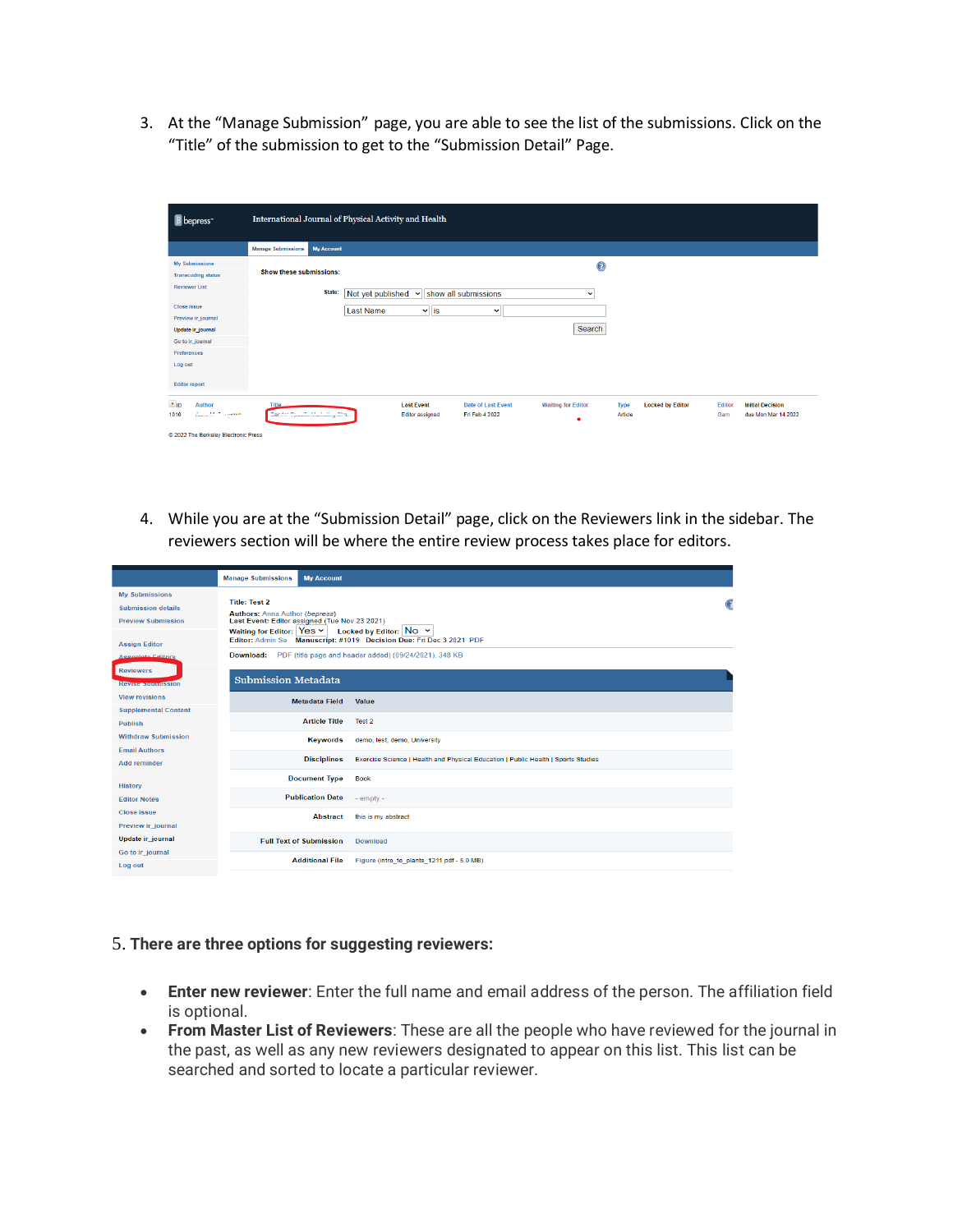• **From Author List:** Displays all authors who have submitted to the journal. Reviewers page*,* with one reviewer in the "suggested" state:

| bepress <sup>-</sup>        | <b>Digital Publishing Review</b>                        |                                               |                                                                                                      |                      |                      |                   | DIGITALCOMMONS'                                                                                                                                                                                                                                                     |
|-----------------------------|---------------------------------------------------------|-----------------------------------------------|------------------------------------------------------------------------------------------------------|----------------------|----------------------|-------------------|---------------------------------------------------------------------------------------------------------------------------------------------------------------------------------------------------------------------------------------------------------------------|
|                             | <b>Manage Submissions</b>                               | <b>Upload Submission</b>                      | <b>Dashboard</b><br><b>Content Inventory</b>                                                         | <b>Configuration</b> | <b>Mailing Lists</b> | <b>My Account</b> |                                                                                                                                                                                                                                                                     |
| <b>My Submissions</b>       |                                                         |                                               |                                                                                                      |                      |                      |                   |                                                                                                                                                                                                                                                                     |
| <b>Batch upload XML</b>     | <b>Title: Sample Submission</b><br>Authors: Demo Author |                                               |                                                                                                      |                      |                      |                   | ◉                                                                                                                                                                                                                                                                   |
| <b>Batch upload Excel</b>   | Last Event: Initial submission (Tue Jun 6 2017)         |                                               |                                                                                                      |                      |                      |                   |                                                                                                                                                                                                                                                                     |
| <b>Batch revise Excel</b>   | Waiting for Editor: Yes                                 | Locked by Editor: No v                        | Editor: No editor assigned Manuscript: #1050 Context key: 1383515 Decision Due: Tue Aug 15 2017 PDF  |                      |                      |                   |                                                                                                                                                                                                                                                                     |
| <b>Batch status</b>         |                                                         |                                               |                                                                                                      |                      |                      |                   |                                                                                                                                                                                                                                                                     |
| Submission details          | <b>Suggest Reviewers:</b>                               |                                               |                                                                                                      |                      |                      |                   |                                                                                                                                                                                                                                                                     |
| Preview Submission          |                                                         |                                               |                                                                                                      |                      |                      |                   |                                                                                                                                                                                                                                                                     |
| Raw Solr Data               | · enter new reviewer                                    | . from Master List of Reviewers [Modify List] |                                                                                                      |                      |                      |                   |                                                                                                                                                                                                                                                                     |
| <b>Assign Editor</b>        | · from Author List                                      |                                               |                                                                                                      |                      |                      |                   |                                                                                                                                                                                                                                                                     |
| <b>Reviewers</b>            | reviewers allowed: 2 ▼                                  | Update                                        |                                                                                                      |                      |                      |                   |                                                                                                                                                                                                                                                                     |
| <b>Revise Submission</b>    | <b>Reviewers</b>                                        |                                               |                                                                                                      |                      |                      |                   |                                                                                                                                                                                                                                                                     |
| View revisions              |                                                         |                                               |                                                                                                      |                      |                      |                   |                                                                                                                                                                                                                                                                     |
| <b>Supplemental Content</b> | Reviewer<br>#1 Demo Reviewer                            |                                               | Status (key)                                                                                         |                      | History              |                   | Options                                                                                                                                                                                                                                                             |
| Register decision           |                                                         |                                               | suggested review history                                                                             |                      | history              |                   | request delete                                                                                                                                                                                                                                                      |
| Issue assignment            | REVIEWER STATUS KEY                                     |                                               |                                                                                                      |                      |                      |                   |                                                                                                                                                                                                                                                                     |
| Withdraw Submission         | suggested<br>requested                                  |                                               | Potential reviewer has been suggested. No request has been sent to the potential reviewer.           |                      |                      |                   | An email request has been sent asking the potential reviewer to review the submission. The reviewer has not yet responded.                                                                                                                                          |
| Delete Submission           | committed<br>reviewed                                   |                                               | The reviewer has made a commitment to do a review.<br>The review has been uploaded by the reviewer   |                      |                      |                   |                                                                                                                                                                                                                                                                     |
| Add reminder                | request rescinded                                       | editor.                                       |                                                                                                      |                      |                      |                   | The reviewer did not respond to the request to review before one of the following happened; other reviewers volunteered and used<br>up all the reviewer slots; the review request became stale (5 days) and the review request was withdrawn automatically or by an |
| History                     | review no longer expected                               |                                               |                                                                                                      |                      |                      |                   | The reviewer did not manage to complete a review in time and the editor eventually gave up on getting a review from the reviewer.                                                                                                                                   |
| <b>Editor Notes</b>         | declined<br>abrogated                                   |                                               | The reviewer has declined to do a review.<br>The reviewer has reneged on their commitment to review. |                      |                      |                   |                                                                                                                                                                                                                                                                     |
|                             |                                                         |                                               |                                                                                                      |                      |                      |                   |                                                                                                                                                                                                                                                                     |

#### **Reviewer History**

Associate Editors may check on a reviewer's history with the journal by clicking on the **history** link for each suggested reviewer. (Use the **review history** link in the Status column if you wish to see a reviewer's activity for that submission only.)

The reviewer history page displays:

- the number of outstanding requests for the reviewer,
- the number of manuscripts the reviewer is currently assigned to,
- whether the reviewer has completed any reviews in the past 45 days,
- the number of reviews the reviewer has completed in the past 12 months,
- the average time the reviewer takes to complete a review,
- and whether the reviewer is an author in the journal.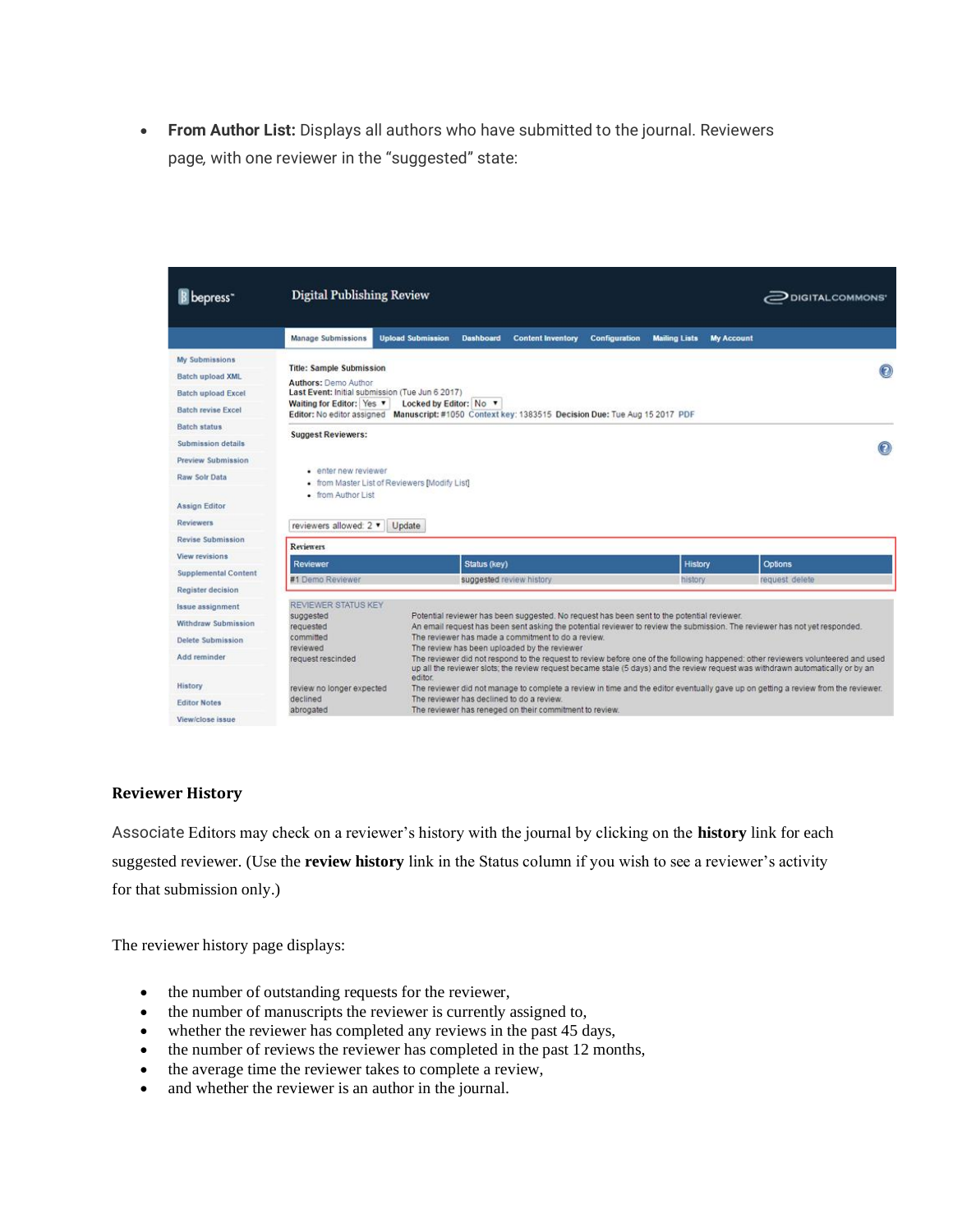Click the **Show All** button to view the full reviewer list.

## $\odot$

| Find potential reviewers with                                              |               |     | 击 | beginning the Last Name v Sort Last Name |  |  |                                                                                             |              | <b>Find</b>      | Show All |             |                               |           |  |
|----------------------------------------------------------------------------|---------------|-----|---|------------------------------------------|--|--|---------------------------------------------------------------------------------------------|--------------|------------------|----------|-------------|-------------------------------|-----------|--|
| Last name begins with: A B C D E F G H I J K L M N O P Q R S T U V W X Y Z |               |     |   |                                          |  |  |                                                                                             |              |                  |          |             |                               |           |  |
| Showing 1 - 3 of 3                                                         |               |     |   |                                          |  |  |                                                                                             | Save changes |                  |          |             | Reset form   Add new reviewer |           |  |
| Remove from list? Last Name First Name Institution Subject Area / Notes    |               |     |   |                                          |  |  | Outstanding requests Assigned Reviewed recently? Recent reviews Average Time (days) Author? |              |                  |          |             |                               |           |  |
|                                                                            |               |     |   |                                          |  |  | (in last 45 days)                                                                           |              | (past 12 months) |          |             |                               |           |  |
|                                                                            | <b>Brown</b>  | Joe |   |                                          |  |  |                                                                                             |              |                  |          |             |                               | Yes       |  |
|                                                                            | Referee       | Ref |   |                                          |  |  |                                                                                             |              |                  |          | 1 (details) |                               | No        |  |
|                                                                            | Reviewer Demo |     |   |                                          |  |  |                                                                                             |              |                  |          | 1 (details) |                               | <b>No</b> |  |

## Setting the number of reviewers per manuscript

6. After building a list of suggested reviewers, associate editors can request reviews from some or all of them.

## **To send review requests:**

- 1. Navigate to the manuscript's **Reviewers** page.
- 2. Click the **request** link next to the reviewer's name.
- 3. From the review request page, editors send an email message to requested reviewers. By default, the email includes how long the reviewer has to respond to the request, the review due date, and a link to a page where the reviewer either accepts or declines to review. The text of the email can be modified.
- 4. If there is any additional guidelines, comments, rubric that needs to be sent to the reviewers along with the email, you can do that by selecting the "Choose File" button and attach a file to this email

5.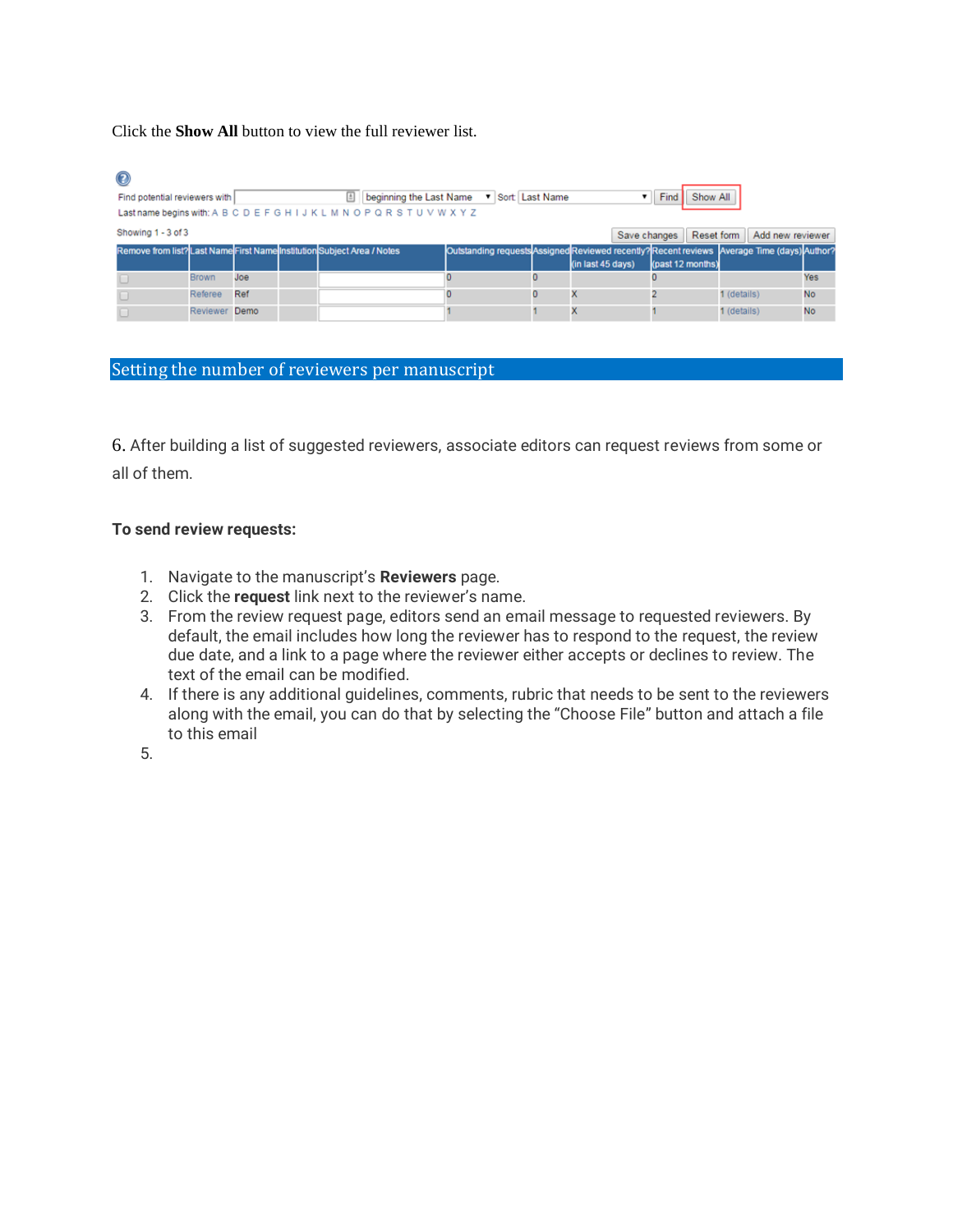| Review due date:<br>07/17/2017                                                                                                                                                                                                         |
|----------------------------------------------------------------------------------------------------------------------------------------------------------------------------------------------------------------------------------------|
| 21<br>days after reviewer agrees to review.                                                                                                                                                                                            |
| From: Demo Editor <editor123@demo.bepress.com><br/>Reset to boilerplate<br/>Send<br/>To: Rachel Reviewer <reviewer@demo.bepress.com><br/>Cc: "Demo Editor"</reviewer@demo.bepress.com></editor123@demo.bepress.com>                    |
| Attachment 1:<br>Choose File No file chosen                                                                                                                                                                                            |
| Subject:                                                                                                                                                                                                                               |
| Request to review MS #1051 for Digital Publishing Review                                                                                                                                                                               |
| Body (Note: "DAYS_ALLOWED" will be replaced with text of time allotted for the review as above)                                                                                                                                        |
| Dear Rachel Reviewer,<br>I'm hoping that you will do me the favor of reviewing a recent<br>submission to Digital Publishing Review entitled "Sample Article for<br>Review" by Demo Author. The abstract is at the end of this message. |

6. Click **Send**.

The reviewers table on the Reviewers page will display:

**Request Review from Rachel Reviewer** 

- The name of the reviewer,
- The status and date of the review request, and
- The options available for the review.

#### Reviewers

| <b>Reviewer</b>    | Status (kev)                                |         | <b>History   Options</b>                                             |
|--------------------|---------------------------------------------|---------|----------------------------------------------------------------------|
| #1 Rachel Reviewer | requested: Today 1:54 PM PDT review history | history | re-request withdraw request commit for reviewer decline for reviewer |

## **Options column**

The **Options** column will change depending on reviewers' individual status. As a reviewer changes state—e.g., from "requested" to "committed"—certain commands will disappear and new ones will appear.

The commands available to you for reviewers at different states are listed below:

- **suggested:** request, delete, email
- **requested:** re-request, withdraw request, commit for reviewer, decline for reviewer, email
- **committed:** upload report for reviewer, remind, revise due date, email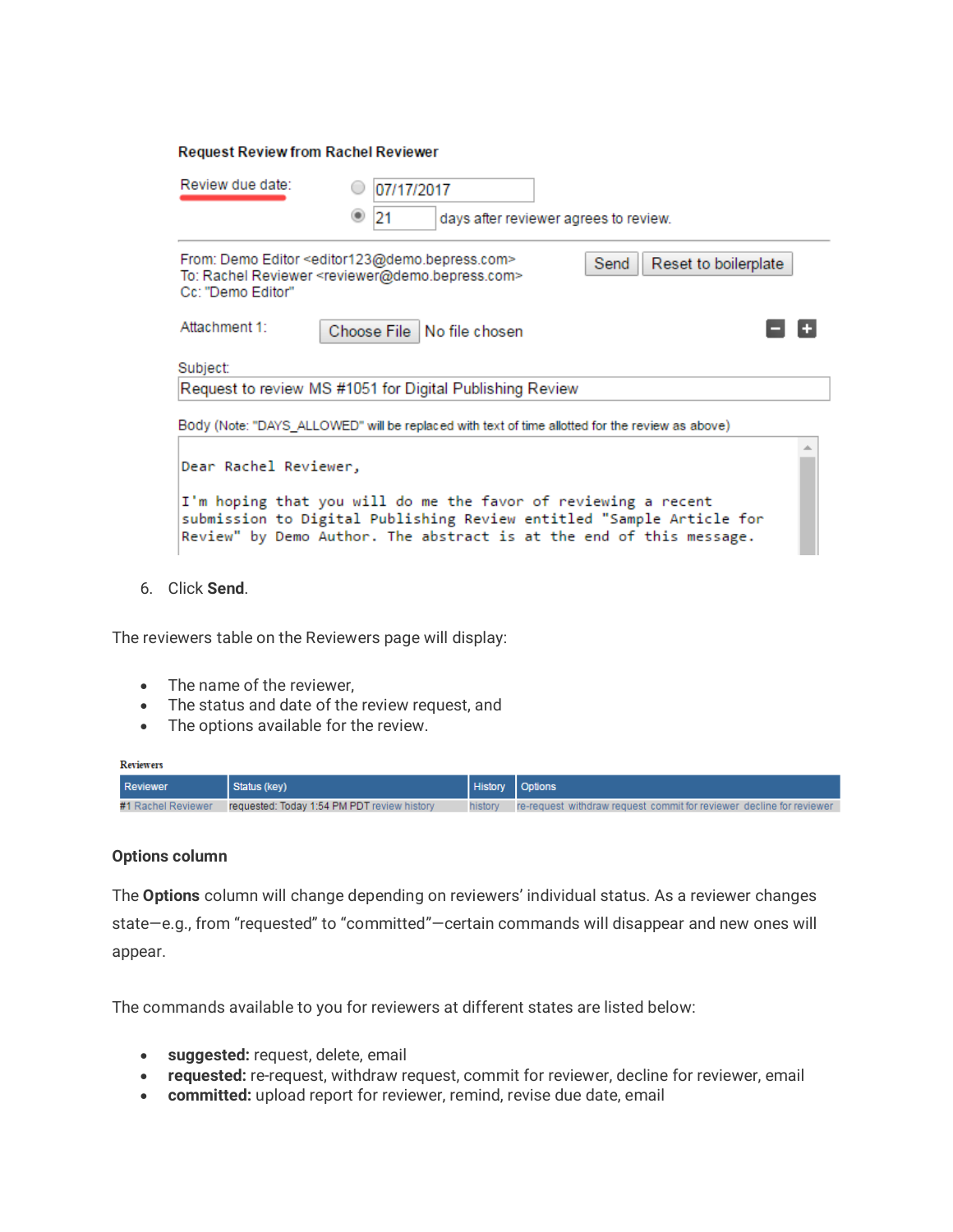## • **LATE:** same options as for **committed**, but the status changes to **LATE**

| <b>Submitted Reviews</b> |  |
|--------------------------|--|
|                          |  |

| All reviews will be shown to the author(s) after a decision has been made unless the "Hide" box next to the review is checked. |                  |                             |      |  |  |  |  |  |  |
|--------------------------------------------------------------------------------------------------------------------------------|------------------|-----------------------------|------|--|--|--|--|--|--|
| <b>Options</b><br><b>Reviewer</b><br>Recommendation<br>Hide Save Changes                                                       |                  |                             |      |  |  |  |  |  |  |
| Today 4:48 PM PDT                                                                                                              | #1 Demo Reviewer | Accept with minor revisions | view |  |  |  |  |  |  |
| Todav 4:49 PM PDT                                                                                                              | #2 Ref Referee   | Major revisions recommended | view |  |  |  |  |  |  |

## **How Reviews Are Submitted**

Once the reviewer has committed to the review, she/he will arrive at the report upload form where she/he uploads the full-text report, recommends an editorial decision (e.g., "Major revisions required"), uploads a cover letter only the editor can see, and—this is an optional, configurable feature—uploads attachments intended for the author(s).

To see a full description of the reviewer's perspective during peer review, see [Peer Review Tools.](https://bepress.com/reference_guide_dc/3150/)

Elements of the report upload form:

- **Report:** Reviews may be submitted as PDF files, MS Word/RTF documents, or plain text pasted into the provided text box. If an MS Word/RTF file is uploaded, it will be converted to a PDF. This automatic conversion removes the reviewer's identity from the document *Properties* of any file. It is up to the reviewer and assigned editor to verify that the reviewer's identity is not included within the report. The assigned editor can hide the report if the reviewer mistakenly includes identifying information.
- **Recommendation:** The reviewer must choose between three options, all of which are merely suggestions to the editor for the editorial decision:
	- o Encourage **major** revisions as described in my report
	- o Accept this article with **minor** (or no) revisions as described in my report
	- o Reject this article without an option to resubmit
- **Cover Letter** *(optional)***:** Only visible to editors. Never shared with authors.
- **Attachments** *(optional)***:** PDF, MS Word/RTF are recommended. However, any file type can be attached. The r*eviewer and assigned editor should verify that the reviewer's identity is not revealed in any attachment*, as they will become available to the author(s) once an editorial decision is registered.